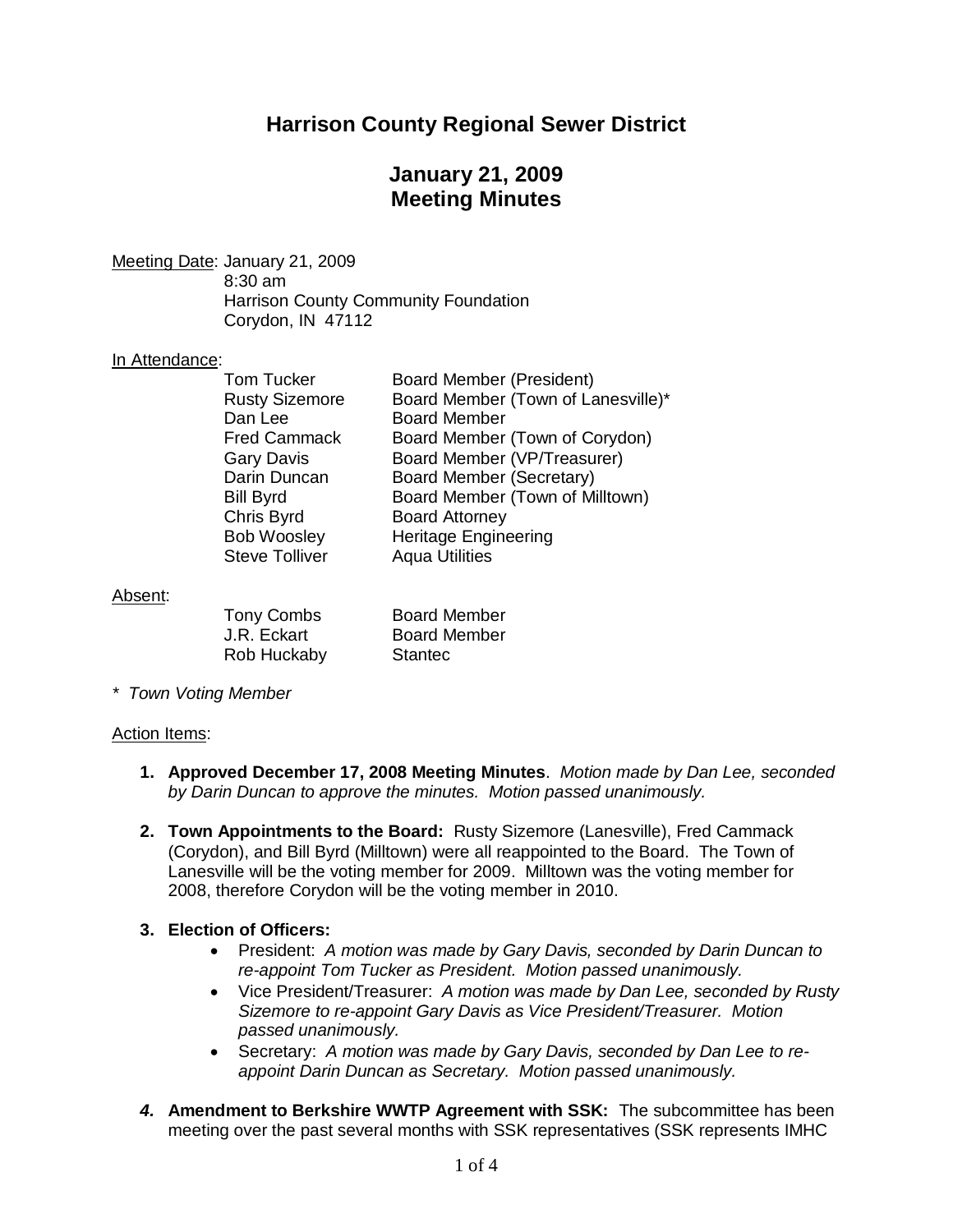and R64) to finalize the amendment. The subcommittee presented the amendment to the Board for approval (see Attachment "A"). *A motion was made by Darin Duncan, seconded by Gary Davis to accept the amendment. Motion passed unanimously.*

#### **5. New Salisbury Project to serve Business:**

- The public meeting is being held on Thursday January  $29<sup>th</sup>$ , 7 pm at the New Salisbury United Methodist Church. Notices have been mailed to all 18 property owners that are part of the initial project. Discussion was held and it was determined that all property owners along the alignment of the force main would be invited to the meeting. Heritage shall immediately send out notices to those property owners inviting them to the meeting. All owners need to hear first hand the District's intent for providing service to the area.
- The Board instructed Bob Woosley and Steve Tolliver to work together on preparing budget numbers for a future expansion of the WWTP. These options will include the replacement of the existing plant as a possible solution.
- Items for the public meeting shall include:
	- 1. Display showing the overall layout of the area and how the District plans to provide service.
	- 2. Discuss possible funding sources: user participation, grants, loans, etc.
	- 3. Show potential rates and how various levels of funding effect the rates.
	- 4. Show rates throughout the County at the various WWTP service areas.
- **6. Berkshire WWTP Operator's Report (December 2008):** Steve Tolliver reported that the plant is operating well within permit limits and there were no violations reported for the month of December. Mr. Tolliver reported that Oscar Barker (IDEM Inspector) was on site for 6 hours during the day of his inspection and walked the entire site including the discharge location in the creek. Mr. Barker was satisfied that the plant was operating in good condition.
- **7. Treasurers Report (December):** Gary Davis presented the Treasurer's report. *Motion made by Darin Duncan, seconded by Dan Lee to accept the Treasurer's report. Motion passed unanimously*. Discussion was held about moving money back from the checking account and into the money market account (\$15,000 was moved in the past from the Money Market into Checking to cover deficits in spending). Gary will move \$7,500 covering half of the \$15,000 owed to the Money Market account.
- *8.* **Berkshire WWTP Sludge Hauling:** Chris Byrd reported that the agreement with Lanesville has been drafted and is awaiting final approval by the Town. He distributed a copy of the draft agreement. The Board requested the following modifications: the sixth paragraph shall be modified to read "Lanesville shall accept *an annual average* one (1) load of sludge….not to exceed *Five* Thousand *(5,000)* gallons at the rate..". Chris did not see any problems with gaining approval of this change from the Town. He will follow up with the Town on getting the agreement signed and approved.
- **9. Hospital Medical Office Building Water Service:** Tom Tucker informed the Board that there is an issue with the water service to the MOB. The MOB currently does not have its' own meter and is being served water by the Hospital. This was a mistake as it should have been served by its' own meter. The Hospital is served by an 8" meter that runs off a 10" water line. The MOB will have a 4" meter set by Ramsey from the 10" water line. The 2" meter originally slated to serve the MOB will now be used for the future EMS building. Tom requested that Chris Byrd draft a letter to the Hospital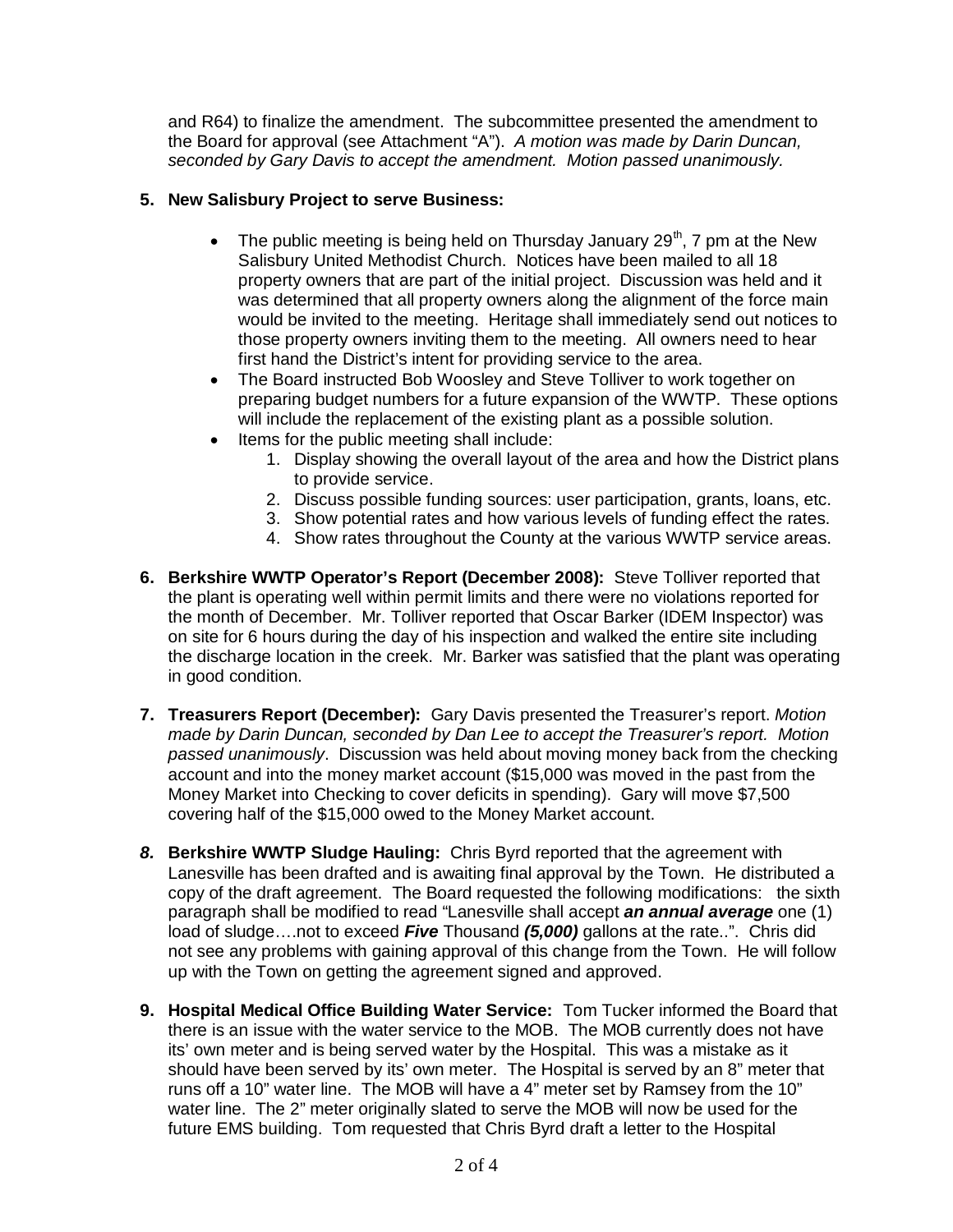informing them of this issue. A draft copy of the letter was distributed at the meeting for review and comments. The Board requested that Bob Woosley contact Scott Miller with Umbaugh to modify the existing rate ordinance to add a 4" meter size.

*10.* **Emergency Medical Services (EMS) Building on the Hospital Medical Campus:** Bob Woosley reported that he is still awaiting the easement plat information from the Hospital. The last correspondence from the Hospital's engineer, Mike Harris with Jacobi Toombs and Lanz, was that easement documents would be prepared and submitted by the middle of January. The Board requested that Chris Byrd draft a letter to the Hospital stating the importance of completing the required easement plats and recording of said easements.

#### **11. Other Business:**

- **River Hills Development:** Bob Woosley met with Jill Saegessor regarding potential projects and the funding levels required to complete projects. Jill is meeting with state officials in the coming days to discuss President Obama's economic stimulus package and the potential impacts that may have on possible funding sources. Jill is to report back to Bob this information and other information regarding funding opportunities available to the District. One possible source of funds that Jill seemed high on was Public Works grants. She felt that the District would qualify for these funds.
- **District Website:** The website is now up and running. The address is: [www.hcrsd.com.](www.hcrsd.com)
- **Invoices:** The Board approved the following invoices:
	- 1. Dillman, Chastain, & Byrd (\$100): Motion made by Gary Davis, seconded by Dan Lee. Motion passed unanimously.
	- 2. Heritage (\$8,402.80) (Operating Account .02): Includes invoices 34 & 35 covering time for November and December. Motion made by Gary Davis, seconded by Darin Duncan. Motion passed unanimously.
	- 3. Heritage (4,467.50) (Projects Budget .03): Includes invoices 17 & 18 covering time for November and December. Motion made by Gary Davis, seconded by Dan Lee. Motion passed unanimously.

### Next Meeting:

- 1. New Salisbury Public Meeting: **Thursday January 29, 2009 at 7:00 pm** @ New Salisbury United Methodist Church.
- 2. Board Meeting: **Wednesday February 4, 2009 at 11:30 am** @ Harrison County Community Foundation Building.

Minutes prepared by: Heritage Engineering

# **End of Minutes**